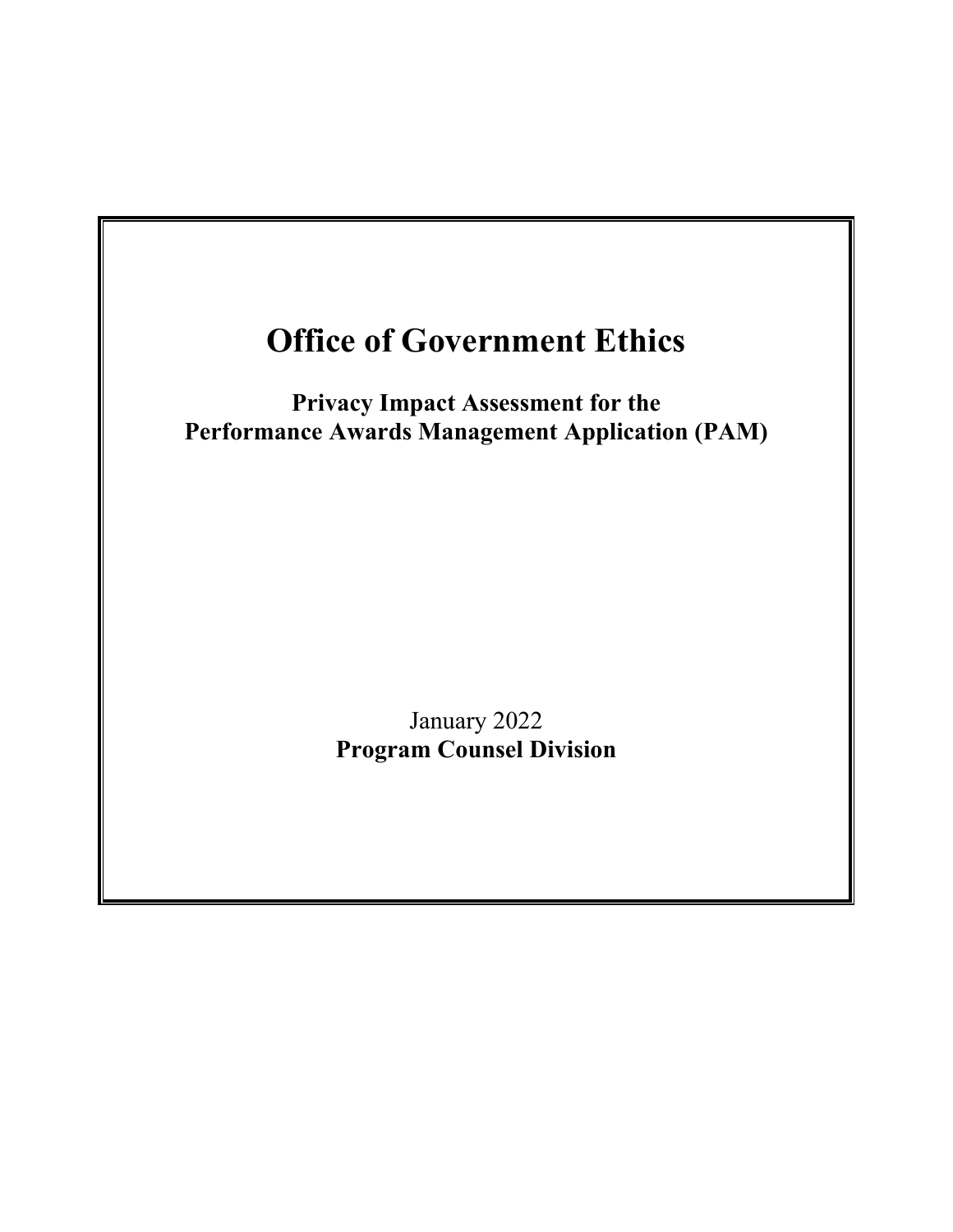## **U.S. Office of Government Ethics (OGE) Privacy Impact Assessment (PIA) for the Performance Awards Management (PAM) Application**

Provide electronic copies of the signed PIA to OGE's Chief Information & Cybersecurity Officer and Privacy Officer.

**Name of Project/System:** Performance Awards Management (PAM) **Office:** Program Counsel Division

## **A. CONTACT INFORMATION:**

## **1) Who is the person completing this document?**

Gilbert Carlson Budget Officer Legal, External Affairs & Performance Branch [gcarlson@oge.gov](mailto:gcarlson@oge.gov) 202-482-9319

#### **2) Who is the system owner?**

Shelley K. Finlayson Program Counsel and Chief of Staff [skfinlay@oge.gov](mailto:skfinlay@oge.gov) (202) 482-9314

#### **3) Who is the system manager?**

Gilbert Carlson Budget Officer Legal, External Affairs & Performance Branch [gcarlson@oge.gov](mailto:gcarlson@oge.gov) 202-482-9319

#### **4) Who is the Chief Information Security Officer who reviewed this document?**

Ty Cooper Chief Information & Cybersecurity Officer [jtcooper@oge.gov](mailto:jtcooper@oge.gov) (202) 482-9226

#### **5) Who is the Senior Agency Official for Privacy who reviewed this document?**

Diana J. Veilleux Senior Agency Official for Privacy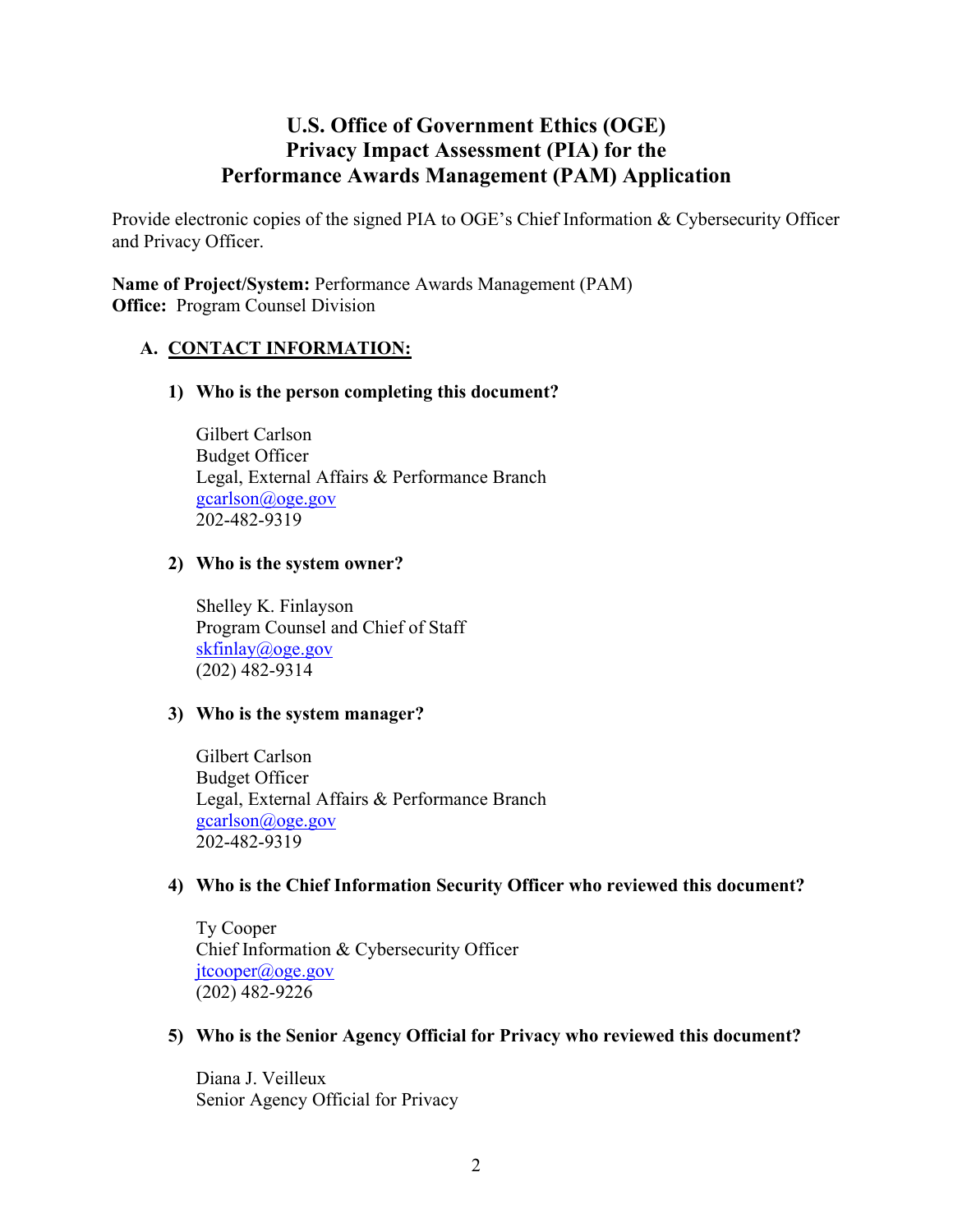Chief, Legal, External Affairs and Performance Branch [diana.veilleux@oge.gov](mailto:diana.veilleux@oge.gov) (202) 482-9203

#### **6) Who is the Reviewing Official?**

 Ty Cooper Chief Information & Cybersecurity Officer [jtcooper@oge.gov](mailto:jtcooper@oge.gov) (202) 482-9226

## **B. SYSTEM APPLICATION/GENERAL INFORMATION:**

#### **1) Does this system contain any information about individuals?**

Yes. Individual information may pertain to an OGE employee (name, position title, grade/step, branch, type of award, amount of award). Form AD-287-2 (Recommendation and Approval of Awards) will be used as a format for data input. Employee Social Security Numbers (SSN) will NOT collected to identify the employee in this application.

## **a. Is this information identifiable to the individual?**

Yes.

## **b. Is the information about individual members of the public?**

No.

#### **c. Is the information about employees?**

Yes.

#### **2) What is the purpose of the system/application?**

The application serves as a tool to increase the efficiency of processing year-end performance awards for OGE General Schedule (GS) employees. Data will be input directly by OGE supervisors/managers regarding recommended year-end performance awards for routing/approval through Division Heads to the Program Counsel and Chief of Staff for final approval. PAM is designed for the pre and final approval of all year-end performance awards excluding Special Act awards submitted during the performance period. Supervisors are able to submit their year-end performance award recommendations in PAM. Recommendations are then routed to the responsible Division Head for initial review and approval to the Program Counsel and Chief of Staff for final approval. There are at least two mandatory approvers on each award recommendation.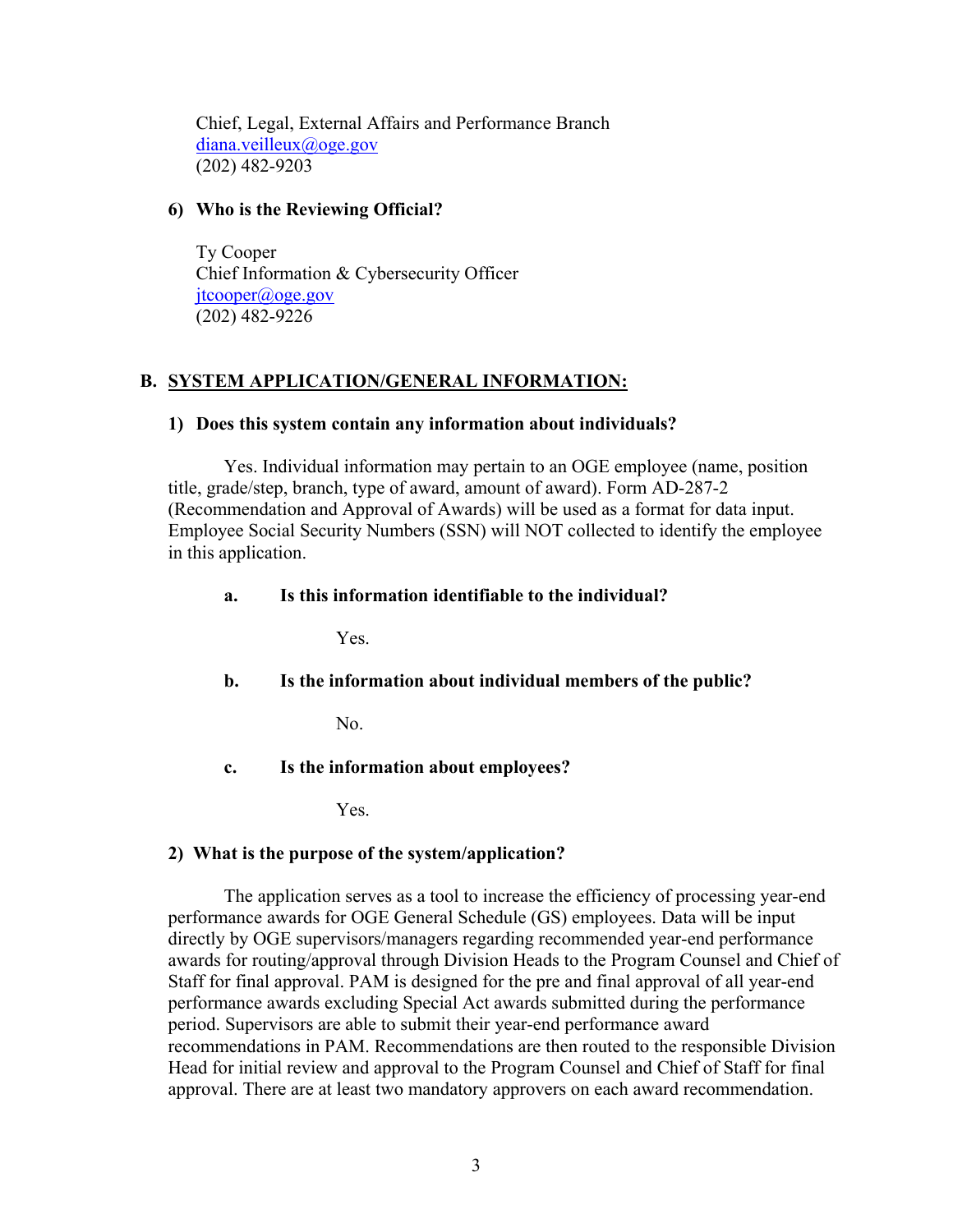## **3) What legal authority authorizes the purchase or development of this system/application?**

5 U.S.C. sections 4302, 4503 &4505a; 5 CFR 451.104

## **C. DATA in the SYSTEM:**

**1) What categories of individuals are covered in the system?** 

OGE employees.

#### **2) What are the sources of the information in the system?**

The information is provided by the OGE employee's supervisor.

**a. Is the source of the information from the individual or is it taken from another source? If not directly from the individual, then what other source?**

The PII is provided by the OGE employee's supervisor.

**b. What federal agencies provide data for use in the system?**

Only OGE.

**c. What State and local agencies are providing data for use in the system?**

None.

**d. From what other third party sources will data be collected?**

N/A.

**e. What information will be collected from the employee and the public?**

See above.

#### **3) Accuracy, Timeliness, Reliability, and Completeness**

**a. How will data collected from sources other than OGE records be verified for accuracy?**

No other sources of relevant data will be used for this application.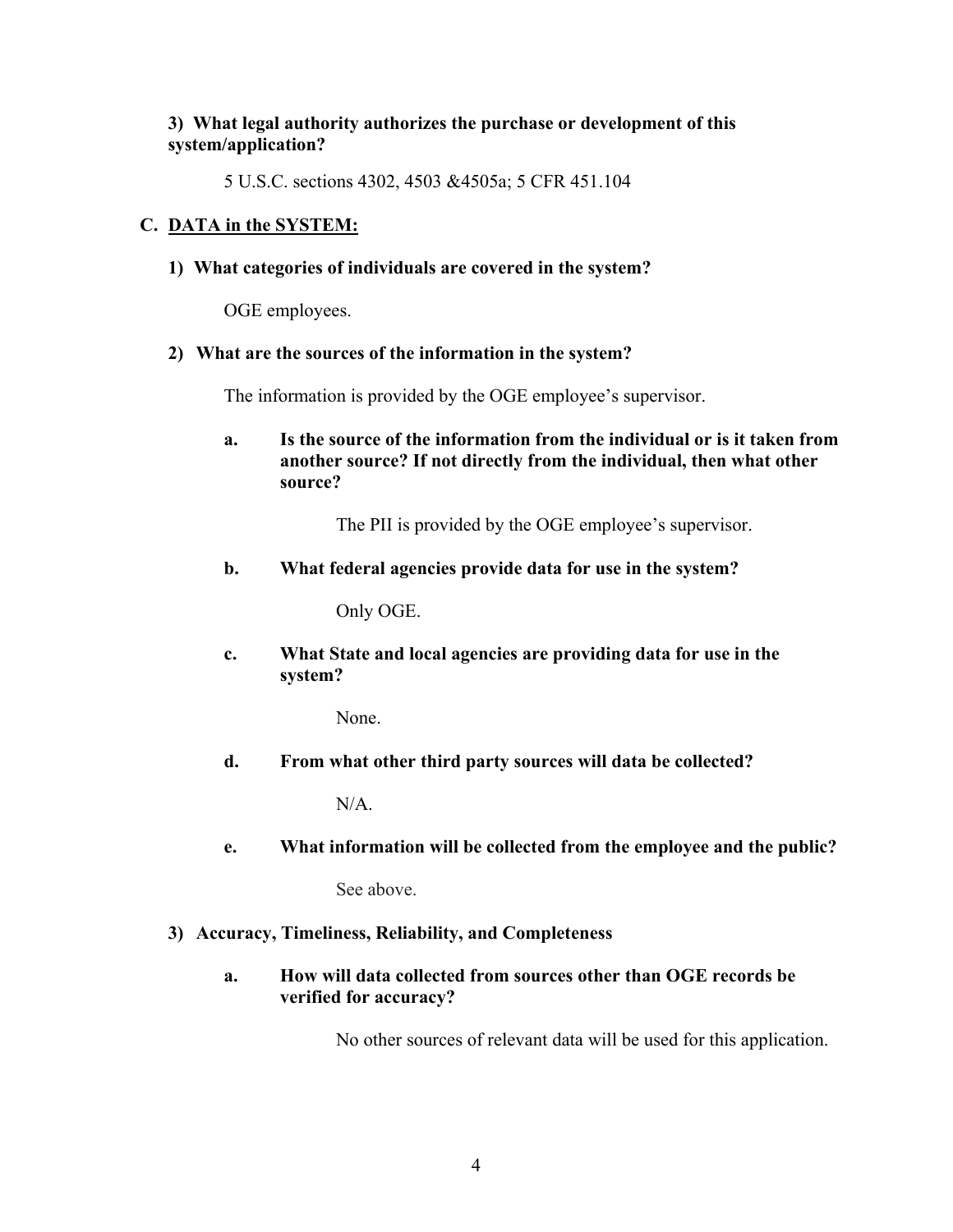#### **b. How will data be checked for completeness?**

The OGE employee's supervisor is responsible to ensure the accuracy and completeness of the information provided.

## **c. Is the data current? What steps or procedures are taken to ensure the data is current and not out-of-date?**

The data is current. The OGE employee's supervisor is responsible to ensure the data is current and not out-of-date.

## **d. Are the data elements described in detail and documented?**

No. However, the data elements are simple and self-explanatory.

## **D. ATTRIBUTES OF THE DATA:**

**1) Is the use of the data both relevant and necessary to the purpose for which the system is being designed?**

Yes.

**2) Will the system derive new data or create previously unavailable data about an individual through aggregation from the information collected, and how will this be maintained and filed?**

No.

**3) Will the new data be placed in the individual's record?**

N/A.

**4) Can the system make determinations about employees/the public that would not be possible without the new data?**

No.

**5) How will the new data be verified for relevance and accuracy?**

N/A.

**6) If the data is being aggregated, what controls are in place to protect the data from unauthorized access or use?**

Data is not being aggregated.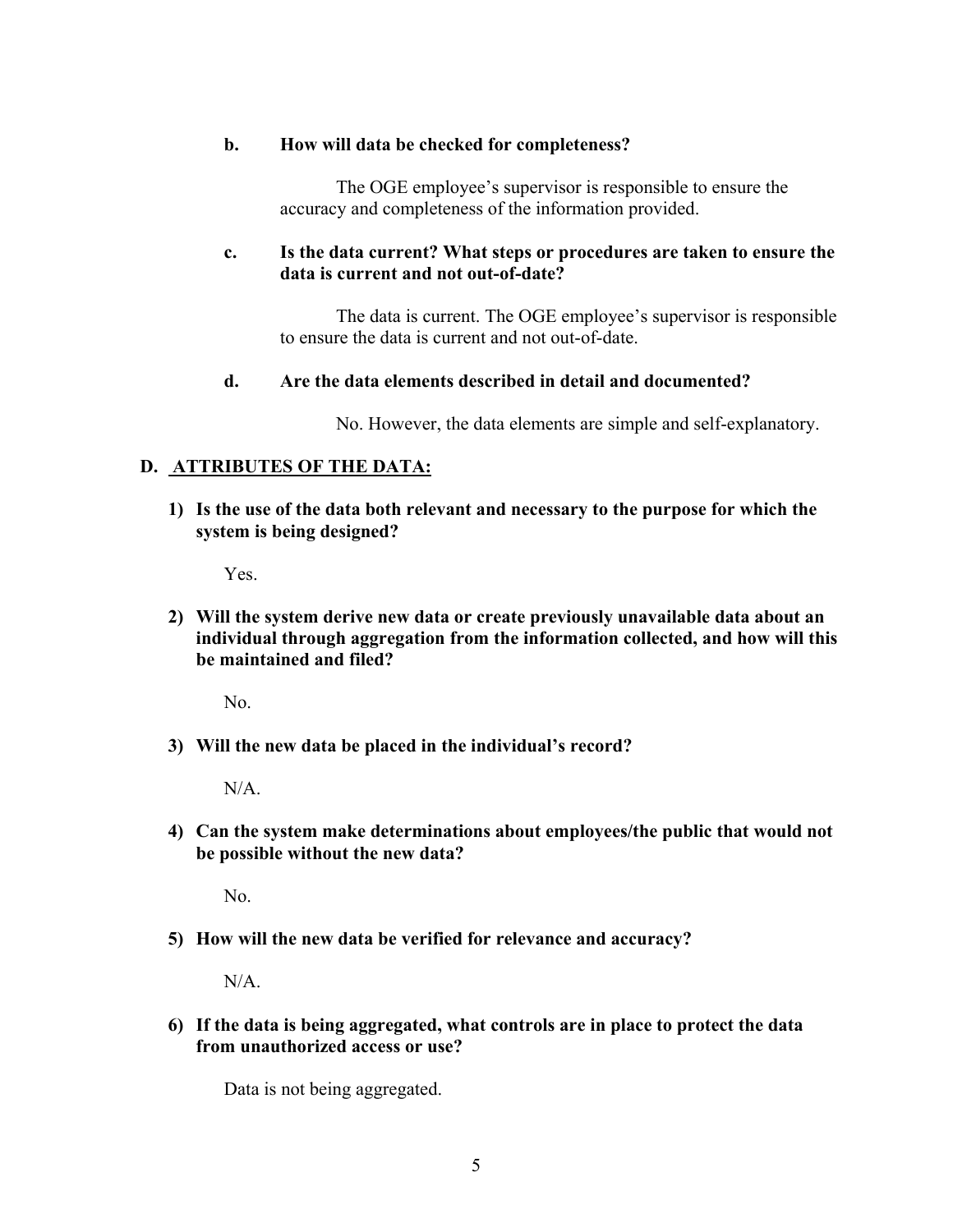**7) If data is being aggregated, are the proper controls remaining in place to protect the data and prevent unauthorized access?**

 $N/A$ .

#### **8) How will the data be retrieved? Does a personal identifier retrieve the data?**

Data is retrieved by award recipient name, Branch, Division, or fiscal year.

#### **9) What kinds of reports can be produced on individuals? What will be the use of these reports? Who will have access to them?**

Year-end performance award amounts by fiscal year. PAM is only accessible by the Budget Officer, Chief of Staff, Branch Chiefs, Division Heads, and the Director. Branch Chiefs and Division Heads can only view the information pertaining to their own subordinates.

#### **10) What opportunities do individuals have to decline/refuse to provide information (i.e., where providing information is voluntary) or to consent to particular uses of the information (other than required or authorized uses)?**

The OGE employees whose performance awards are being entered into the application are not providing their own information, and have no opportunity to consent to particular uses of the information.

#### **E. MAINTENANCE AND ADMINISTRATIVE CONTROLS:**

**1) If the system is operated in more than one site, how will consistent use of the system and data be maintained in all sites?**

N/A.

#### **2) Is the data in the system covered by existing records disposition authority? If yes, what are the retention periods of data in this system?**

Yes. Per GRS 2.2, Item 030, Employee Incentive Award Records: Destroy when 2 years old or 2 years after award is approved or disapproved, whichever is later, but longer retention is authorized if required for business use.

#### **3) What are the procedures for disposition of the data at the end of the retention period? How long will the reports produced be kept? Where are the procedures documented?**

Timely destruction of federal records is the responsibility of the OGE Records Officer. The reports are temporary and will be destroyed when they are no longer needed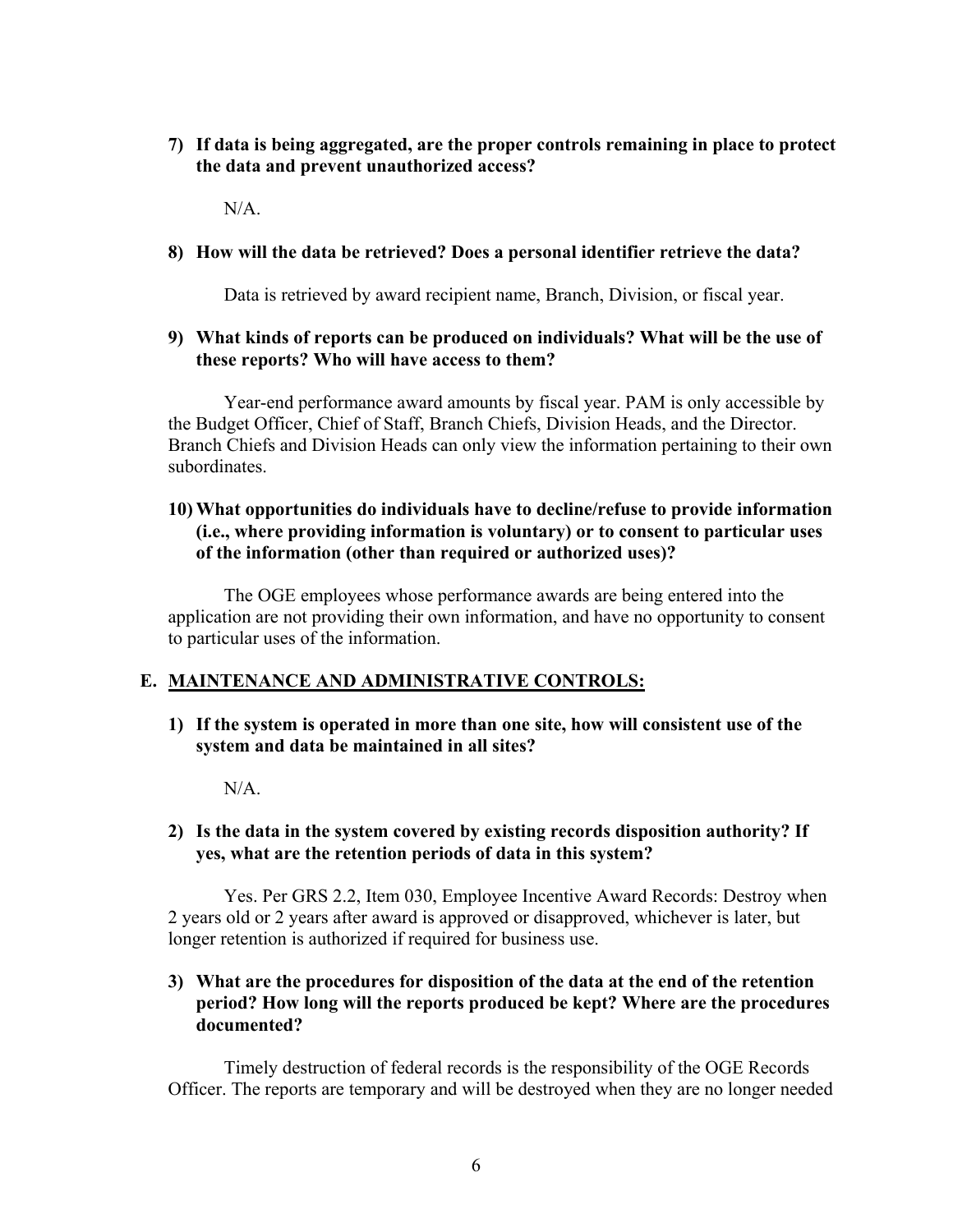by the agency. Emails generated by the application are subject to a 90-day auto delete policy.

## **4) Is the system using technologies in ways that the OGE has not previously employed (e.g., monitoring software, Smart Cards, Caller-ID)?**

No.

## **5) How does the use of this technology affect public/employee privacy?**

The use of the application should have a minimal impact on employee privacy and no impact on public privacy. The information is necessary to process performance awards and will be maintained with appropriate safeguards.

## **6) Will this system provide the capability to identify, locate, and monitor individuals? If yes, explain.**

No.

**7) What kinds of information are collected as a function of the monitoring of individuals?**

N/A.

#### **8) What controls will be used to prevent unauthorized monitoring?**

The application does not have the capability to monitor individuals.

**9) Under which Privacy Act systems of records notice does the system operate? Provide number and name.**

OPM/Government-2.

**10)If the system is being modified, will the Privacy Act system of records notice (SORN) require amendment or revision? Explain.**

The system of records notice does not require amendment or revision.

## **F. ACCESS TO DATA:**

**1) Who will have access to the data in the system?** 

The application will be restricted to the Budget Officer, Chief of Staff, Branch Chiefs, Division Heads, and the Director. The Branch Chiefs and Division Heads only have access to the information about their own subordinates.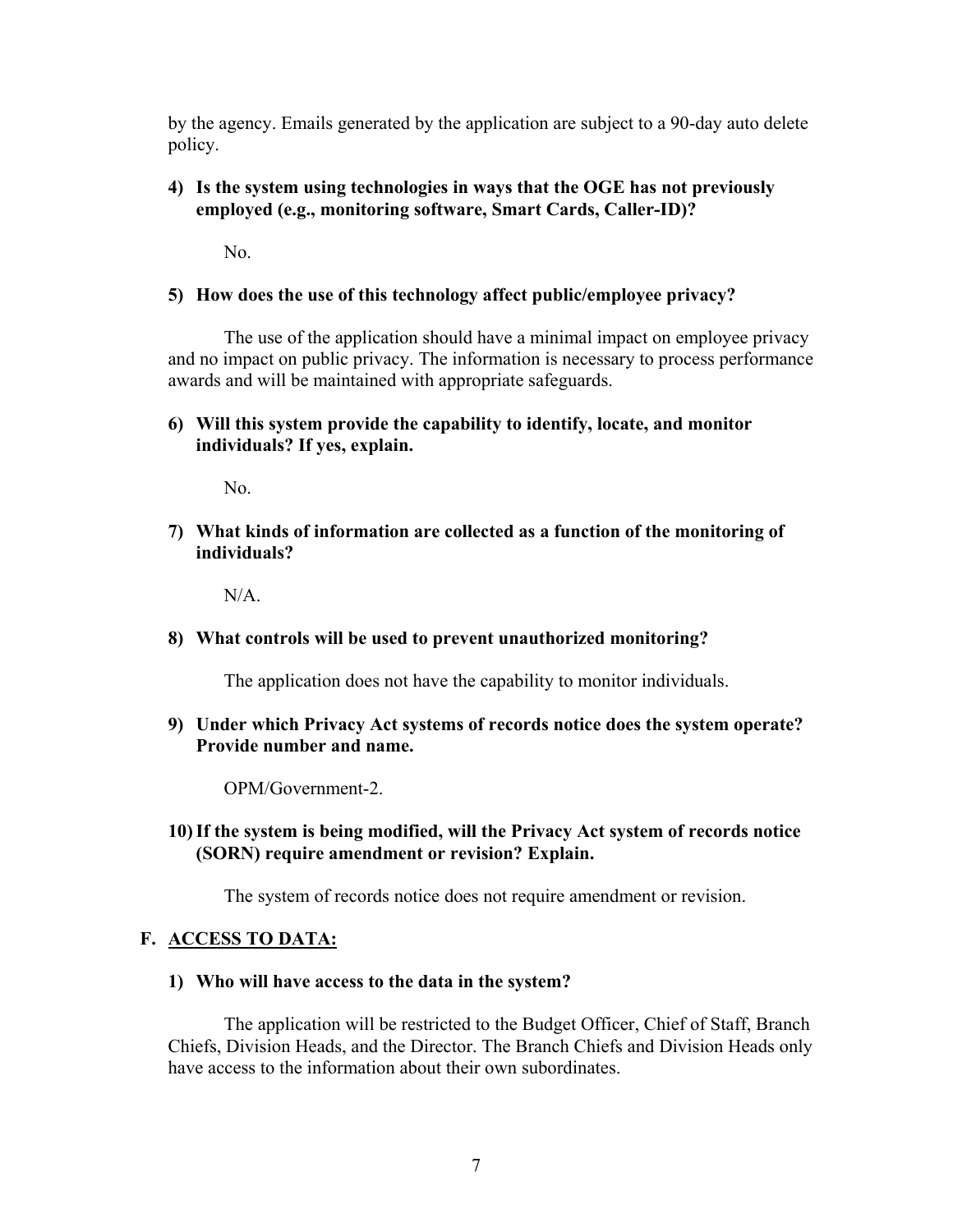## **2) How is access to the data by a user determined? Are criteria, procedures, controls, and responsibilities regarding access documented?**

Access to OGE applications is governed by the Account Access Request Form (AARF) process, which authorizes the Information Technology Division (ITD) to create, modify, and disable network accounts, including providing access to OGE applications. AARF requests must be signed by the employee, his/her supervisor, and the Chief Information & Cybersecurity Officer before an access request is approved to be implemented by ITD staff.

## **3) Will users have access to all data on the system or will the user's access be restricted? Explain.**

The application will be restricted to the Budget Officer, Chief of Staff, Branch Chiefs, Division Heads, and the Director. The Branch Chiefs and Division Heads only have access to the information about their own subordinates.

#### **4) What controls are in place to prevent the misuse (e.g., unauthorized browsing) of data by those having access?**

Authorized users have been advised that agency policy prohibits them from unauthorized browsing of data and they have been instructed not to engage in such activities. In addition, security controls are in place to prevent unauthorized browsing.

**5) Are contractors involved with the design and development of the system and will they be involved with the maintenance of the system**? **If yes, were Privacy Act contract clauses inserted in their contracts and other regulatory measures addressed?**

No contractors were involved with the design, development, or maintenance of the application.

#### **6) Do other systems share data or have access to the data in the system? If yes, explain.**

No.

**7) Who will be responsible for protecting the privacy rights of the public and employees affected by the interface?**

N/A.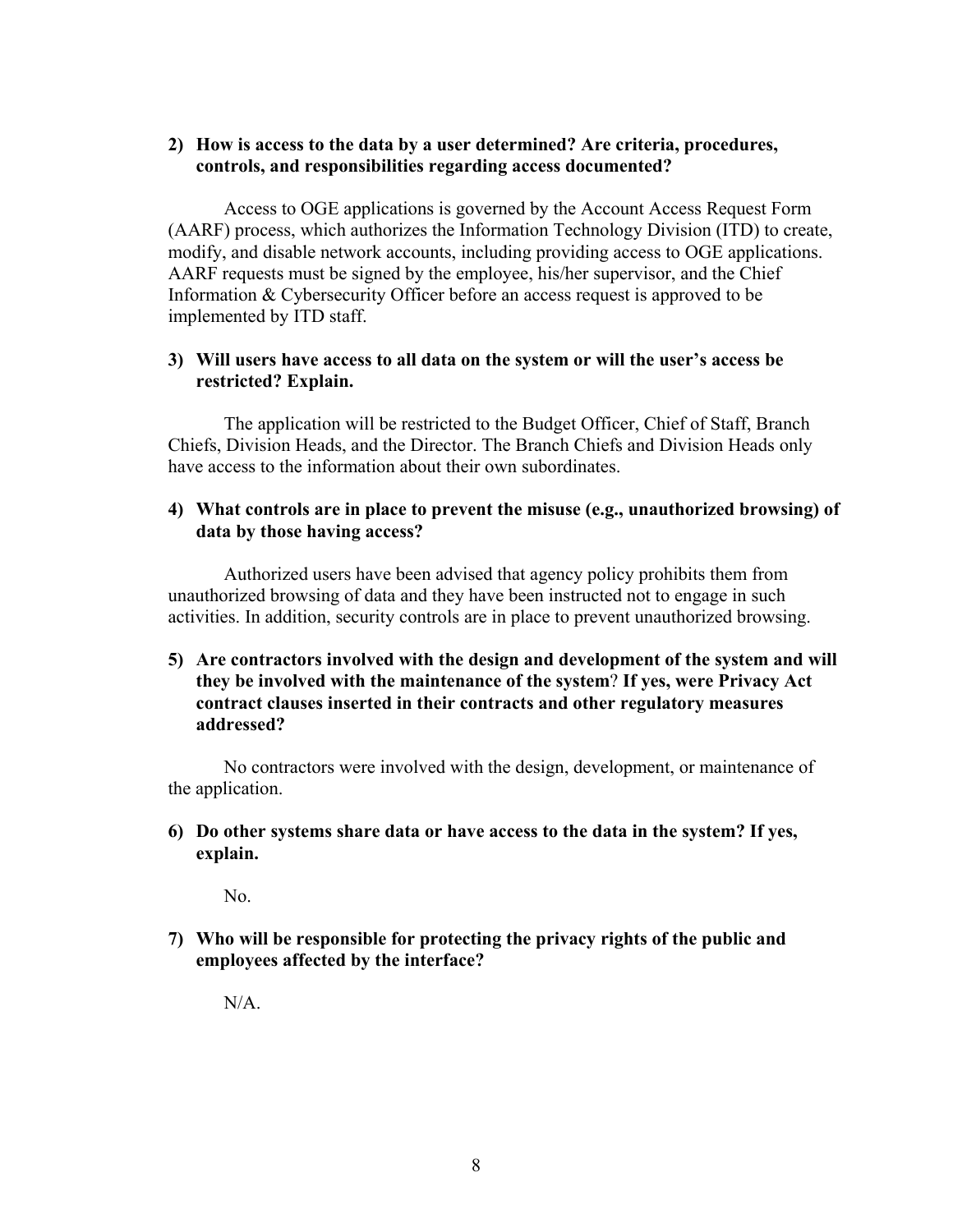**8) Will other agencies share data or have access to the data in this system (Federal, State, or Local)?**

No.

## **9) How will the data be used by the other agency?**

N/A.

## **10) Who is responsible for assuring proper use of the data?**

Each authorized user is responsible for assuring proper use of the data.

## **See Attached Approval Page**